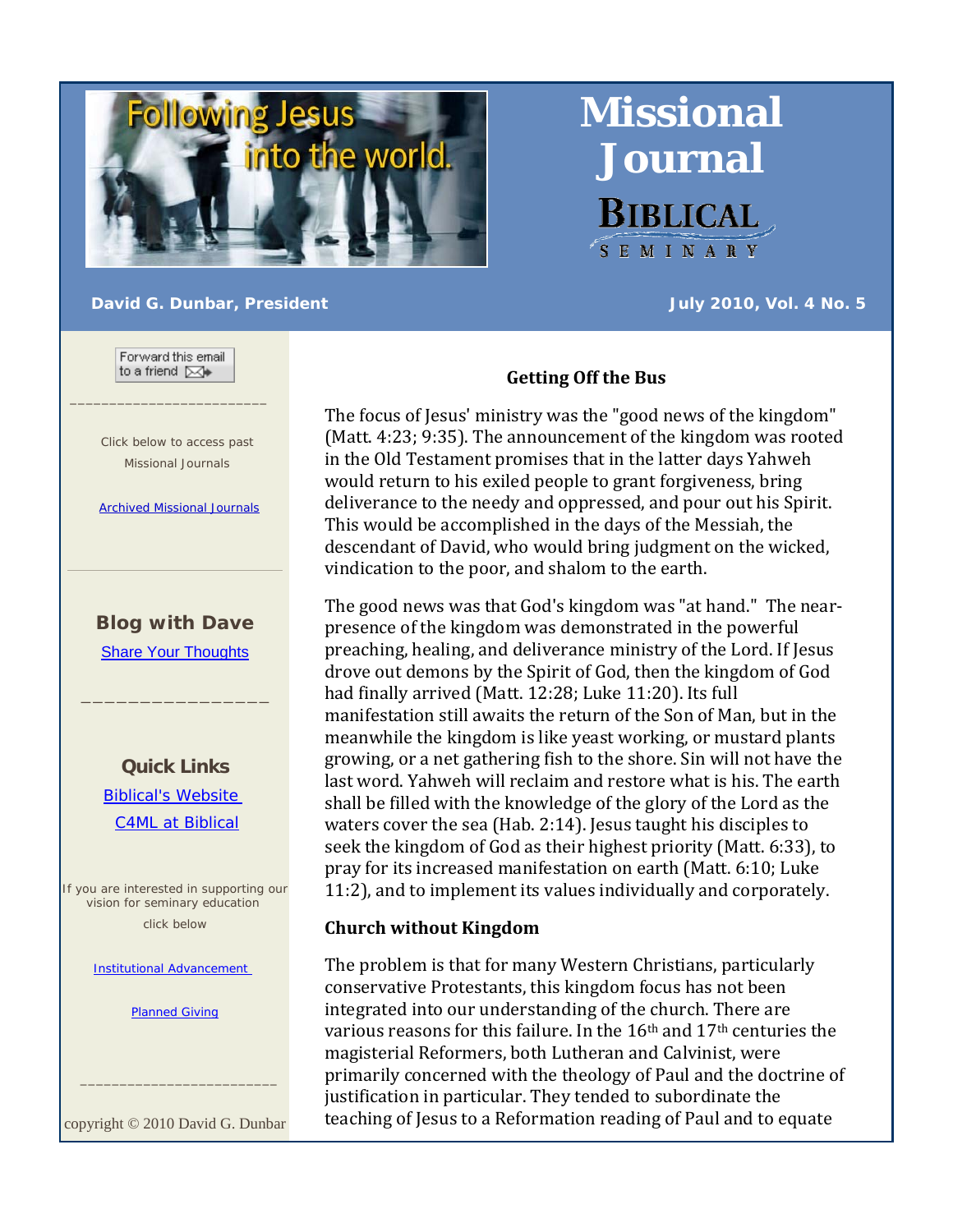the kingdom with the church, muting or ignoring distinctive elements of the teaching of Jesus as a result. The Anabaptists gave greater attention to the Gospels and the teaching of Jesus, but until the last half‐century their voice and influence was largely marginalized.

In the late 19th and early 20th centuries Dispensationalism further deemphasized the theology of the kingdom. In classical dispensational teaching the kingdom belongs to Israel; God has a distinct plan for the Jews which will fulfill the OT promises made to Abraham and his family. This kingdom plan was offered to Israel through the ministry of Jesus, but because of Jewish unbelief has temporarily been put aside. God is now working from Plan B, which is the age of the Church‐‐a plan hidden in the OT, but now made known by the Spirit. Once the Church age is complete, God will again take up his kingdom agenda with Israel.

Dispensationalists interpreted the flow of history pessimistically. The world was a mess and would only get worse as the end approached. Fortunately, the true believers would be rescued ("raptured") shortly before the eschatological judgments began, and at this time God would take up again his specific plans for Israel.

The spread of Dispensationalism in America coincided with the early 20th century controversy between Protestant Liberalism and Fundamentalism. Liberalism pursued a "social gospel" ostensibly based on the simple moral teachings of Jesus and liberated from the rigid constraints of later orthodoxy. Fundamentalists, sensing that Christianity as a whole was at risk, pushed back with a powerful focus on the authority of the Bible, the thoroughly supernatural character of the gospel, and the necessity of personal faith in Jesus.

The outcome of these influences[1] was that many of us grew up in churches that paid scant attention to the social implications of Jesus' teaching and even felt justified in doing so. Did not Jesus teach us to be separate from the world?

This outlook synchronized easily with a broader cultural pattern known as privatization, which evangelical theologian Os Guiness defines as "the process by which modernization produces a cleavage between the public and the private spheres of life and focuses the private sphere as the special arena for the expansion of individual freedom and fulfillment."[2] In this cleavage the church in the West confined itself largely to the private sector as the appropriate sphere for the exercise of faith. As a result it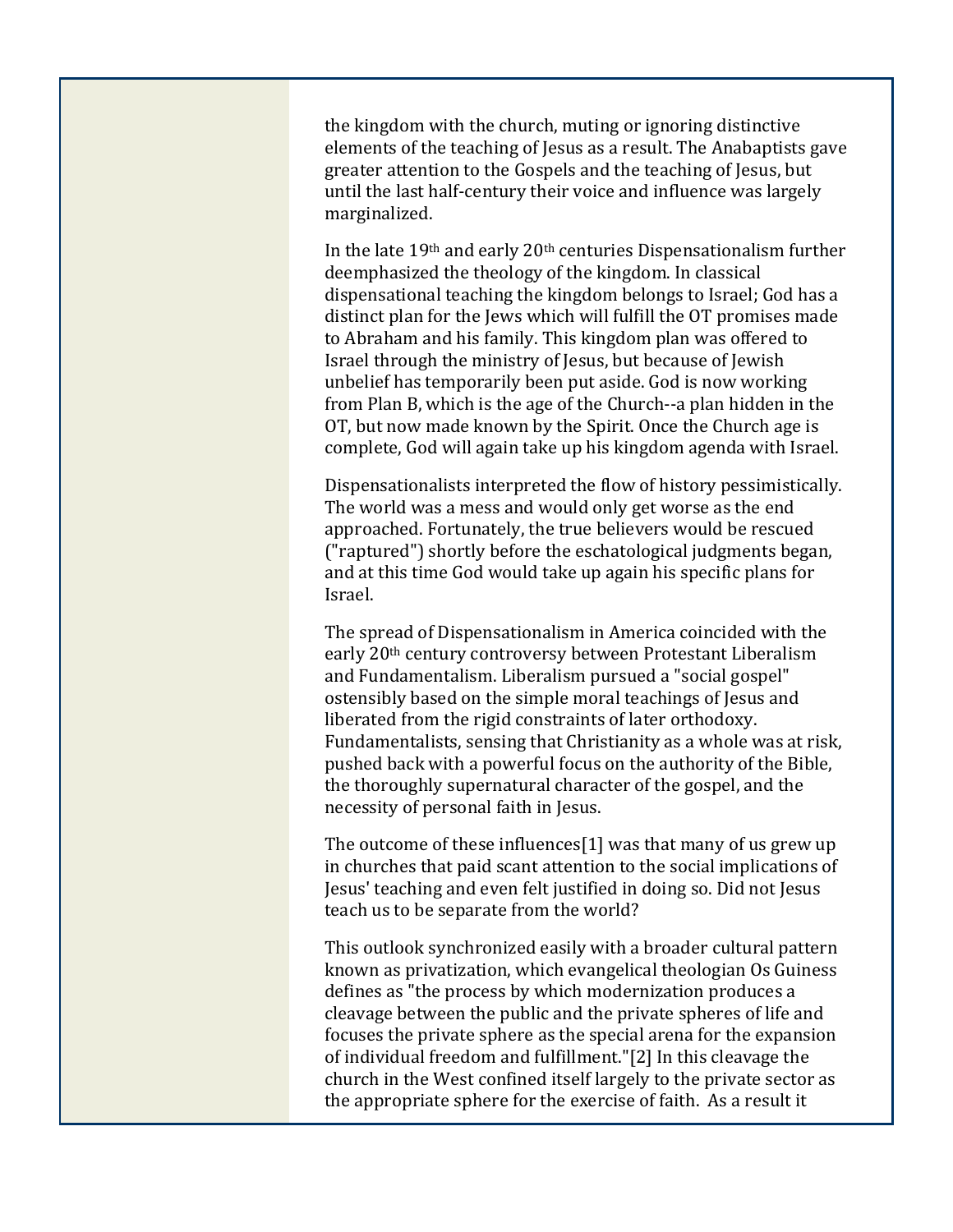became "socially irrelevant, even if privately engaging."[3]

So we might say that many churches in America were like people sitting on a bus waiting to leave town. When Jesus returned, the bus would leave and all hell would (literally) break loose. In the healthier churches there was genuine concern for the people in the town who would be left behind. Various excursions were made into the town to encourage others to get on the bus.

But notice that in this scenario there was relatively little concern for the town itself. Issues like racism, pollution, conservation, or economic injustice were not worth consideration. Why worry about what was bound to get worse anyway? This ecclesiology was self-parodied in the bumper sticker that some Christians displayed: "In case of rapture, this car will be un‐manned."

## **Seeking a Better Way**

The healthy development taking place right now in many churches is that people are deciding to get off the bus. The prayer for God's kingdom to come on earth compels us to view our communities in a different way. We begin to ask the question: what would it look like in our neighborhood if the kingdom came in greater power today? And the obvious follow‐up question is: what role do we have as kingdom-agents in supplying an answer to the prayer? It is this logic that leads NT scholar Scot McKnight to say that one of the fundamental missional questions is, "how can we help?"

Another way to formulate the issue is to say that the gospel has two foci: the passive and the active. In the former we receive and in the latter we give. This is the structure embedded in what Paul calls "the gospel preached beforehand to Abraham": "I will bless you . . . and you will be a blessing" (Gal. 3:8; Gen. 12:2). The pattern marks every aspect of the gospel: we are blessed to be a blessing, we are loved so that we may be lovers, we are forgiven that we might forgive, we have been reconciled so that we may be peace‐makers, etc. But in many of our churches we have focused on the first element and ignored the second‐‐we have been content to receive without giving.

The potential danger with any movement of correction is that it will result in *over*-correction. We should acknowledge this possibility without allowing it to paralyze appropriate action. It is in fact *over*‐correction that has brought us to a place of privatized and self‐centered expressions of the gospel. In this year when delegates from around the world will gather in Cape Town, South Africa for the Third Lausanne Congress on World Evangelization,